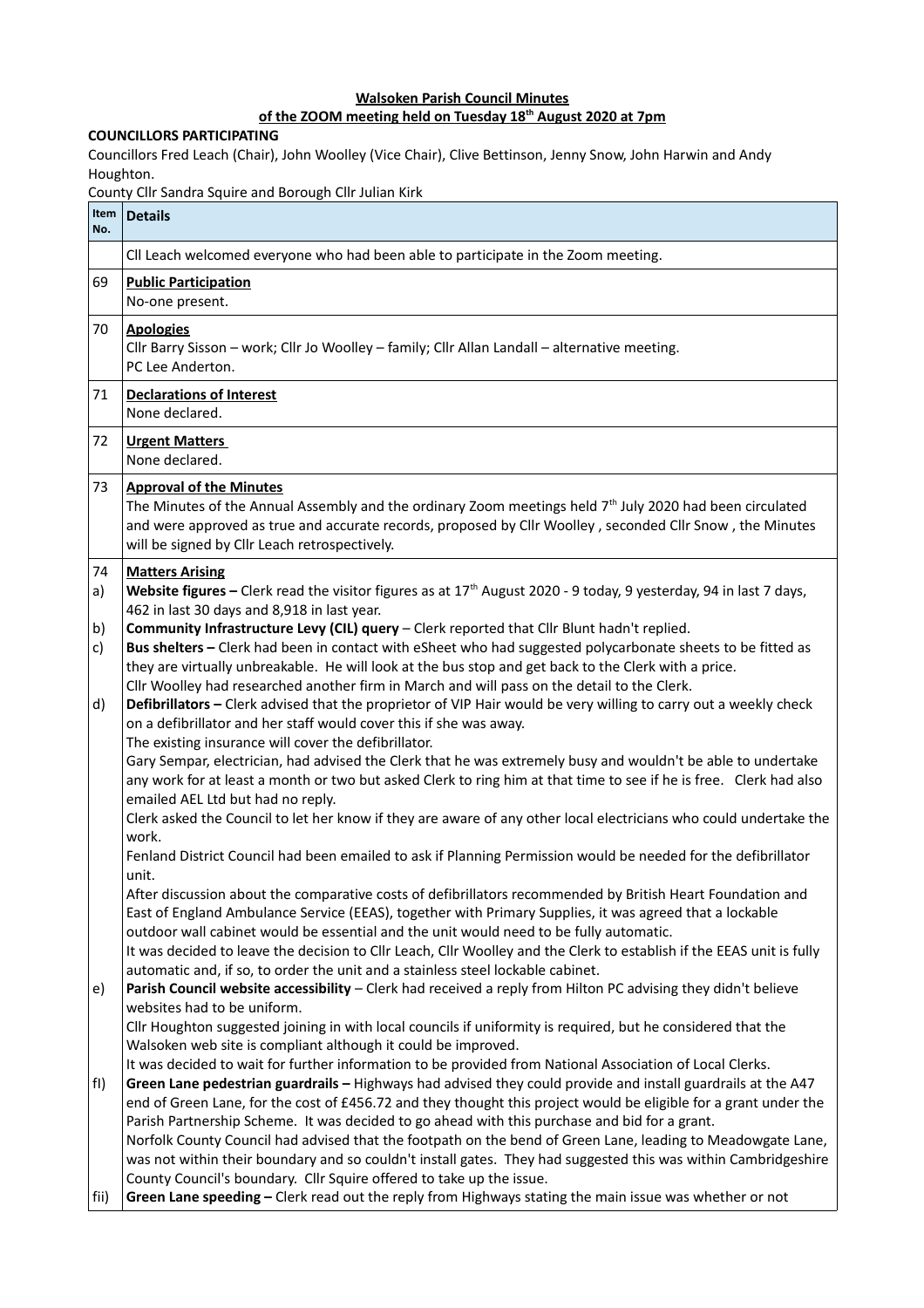| Item<br>No.                                                                         | <b>Details</b>                                                                                                                                                                                                                                                                                                                                                                                                                                                                                                                                                                                                                                                                                                                                                                                                                                                                                                                                                                                                                                                                                                                                                                                                                                                                                                                                                                                                      |                                                                 |                   |            |              |  |
|-------------------------------------------------------------------------------------|---------------------------------------------------------------------------------------------------------------------------------------------------------------------------------------------------------------------------------------------------------------------------------------------------------------------------------------------------------------------------------------------------------------------------------------------------------------------------------------------------------------------------------------------------------------------------------------------------------------------------------------------------------------------------------------------------------------------------------------------------------------------------------------------------------------------------------------------------------------------------------------------------------------------------------------------------------------------------------------------------------------------------------------------------------------------------------------------------------------------------------------------------------------------------------------------------------------------------------------------------------------------------------------------------------------------------------------------------------------------------------------------------------------------|-----------------------------------------------------------------|-------------------|------------|--------------|--|
| fiii)<br>g)<br>h)<br>i)                                                             | criteria is met for a change or new limit. This involves the Speed Management Strategy, Environment<br>Department, actual data from such things as SAM 2 signs or traffic surveys and also accident data. A Feasibility<br>Study costs £5,000 and, if approved, the legal process can cost between £10,000 and £20,000. Minimum cost<br>for signage would be £1,500.<br>It was agreed to take no further action.<br>Green Lane Anti-social behaviour - Planning Enforcement Department had raised case files for two breaches in<br>planning relating to the time restriction limits and the installation of a container unit at the fishing lakes.<br>Blackbear Lane hedge - it was noted that this had been cut back.<br>Blackbear Lane trod - Cllr Leach, Cllr Woolley and the Clerk had viewed the trod surface and agreed it was in<br>order.<br>A concern was raised about the wood edging of the trod which is breaking away leaving large holes which could<br>potentially be dangerous for pedestrians. Clerk will report this to Highways.<br>Sparrowgate Lane passing places - Highways had advised they thought the passing places would be elgible for a<br>grant from the Parish Partnership Scheme and Andy Wallace will make a visit to ascertain how much highway<br>verge there is and advise from there.<br>It was suggested that there may be a need for two places as the road is very narrow. |                                                                 |                   |            |              |  |
| 75                                                                                  | <b>Royal Mail addresses</b><br>Clerk had received a response from the person dealing with this who stated they will refresh themselves on the<br>information before forwarding to the Delivery Office.                                                                                                                                                                                                                                                                                                                                                                                                                                                                                                                                                                                                                                                                                                                                                                                                                                                                                                                                                                                                                                                                                                                                                                                                              |                                                                 |                   |            |              |  |
| 76<br>a)                                                                            | <b>Planning</b><br>The Planning Report - the Planning Report had been circulated to councillors, and was noted.<br>$20/01130/F$ – the application was approved.                                                                                                                                                                                                                                                                                                                                                                                                                                                                                                                                                                                                                                                                                                                                                                                                                                                                                                                                                                                                                                                                                                                                                                                                                                                     |                                                                 |                   |            |              |  |
| 77<br>Finance Payments and receipts - the schedule below had been circulated.<br>a) |                                                                                                                                                                                                                                                                                                                                                                                                                                                                                                                                                                                                                                                                                                                                                                                                                                                                                                                                                                                                                                                                                                                                                                                                                                                                                                                                                                                                                     |                                                                 |                   |            |              |  |
|                                                                                     | <b>PAYMENTS TO BE MADE</b>                                                                                                                                                                                                                                                                                                                                                                                                                                                                                                                                                                                                                                                                                                                                                                                                                                                                                                                                                                                                                                                                                                                                                                                                                                                                                                                                                                                          | <b>DETAILS</b>                                                  | <b>NET AMOUNT</b> | <b>VAT</b> | <b>TOTAL</b> |  |
|                                                                                     | 101953 Mrs A Williams                                                                                                                                                                                                                                                                                                                                                                                                                                                                                                                                                                                                                                                                                                                                                                                                                                                                                                                                                                                                                                                                                                                                                                                                                                                                                                                                                                                               | Net salary 29 <sup>th</sup> June to 9 <sup>th</sup> August 2020 | £389.82           | £0.00      | £389.82      |  |
|                                                                                     | 101954 Mrs A Williams                                                                                                                                                                                                                                                                                                                                                                                                                                                                                                                                                                                                                                                                                                                                                                                                                                                                                                                                                                                                                                                                                                                                                                                                                                                                                                                                                                                               | Expenses to 18 <sup>th</sup> August 2020                        | £66.16            | £0.00      | £66.16       |  |
|                                                                                     | 101955 Inland Revenue                                                                                                                                                                                                                                                                                                                                                                                                                                                                                                                                                                                                                                                                                                                                                                                                                                                                                                                                                                                                                                                                                                                                                                                                                                                                                                                                                                                               | Income tax 29th June to 9th August 2020                         | £97.40            | £0.00      | £97.40       |  |
|                                                                                     | 101956 Westcotec                                                                                                                                                                                                                                                                                                                                                                                                                                                                                                                                                                                                                                                                                                                                                                                                                                                                                                                                                                                                                                                                                                                                                                                                                                                                                                                                                                                                    | Maintenance August 2020                                         | £13.46            | £2.69      | £16.15       |  |
|                                                                                     | 101957 E.On                                                                                                                                                                                                                                                                                                                                                                                                                                                                                                                                                                                                                                                                                                                                                                                                                                                                                                                                                                                                                                                                                                                                                                                                                                                                                                                                                                                                         | Supply May and June 2020                                        | £99.38            | £4.97      | £104.35      |  |
|                                                                                     |                                                                                                                                                                                                                                                                                                                                                                                                                                                                                                                                                                                                                                                                                                                                                                                                                                                                                                                                                                                                                                                                                                                                                                                                                                                                                                                                                                                                                     |                                                                 |                   |            |              |  |
|                                                                                     |                                                                                                                                                                                                                                                                                                                                                                                                                                                                                                                                                                                                                                                                                                                                                                                                                                                                                                                                                                                                                                                                                                                                                                                                                                                                                                                                                                                                                     | <b>TOTAL OF PAYMENTS</b>                                        | £666.22           | £7.66      | £673.88      |  |
| b)                                                                                  | Clerk explained that the expenses included the monthly cost of the Zoom meeting plus the purchase of two<br>signs for the churchyard.<br>Cllr Snow proposed the payments be accepted, seconded by Cllr Luff, all in agreement.<br>Noticeboard backing board - Clerk advised the existing backing board is disintegrating when items are pinned<br>up and a new one would cost approximately £100 or less. It was agreed that the Clerk can liaise with Cllr Leach<br>to purchase an appropriate board.                                                                                                                                                                                                                                                                                                                                                                                                                                                                                                                                                                                                                                                                                                                                                                                                                                                                                                              |                                                                 |                   |            |              |  |
| 78                                                                                  | <b>Highway matters</b><br>Layby on B198 - a resident had made a complaint to Highways about the use of the old layby as a toilet. The<br>complainant was unhappy with Highways response and asked for the Parish Council's comments. After<br>discussion it was agreed that this matter was the responsibility of Highways and the Police. It was also<br>suggested that there could be potential for the layby to be re-opened in the future as a bus stop.                                                                                                                                                                                                                                                                                                                                                                                                                                                                                                                                                                                                                                                                                                                                                                                                                                                                                                                                                        |                                                                 |                   |            |              |  |
| 79                                                                                  | <b>Streetlighting</b><br>Nothing to report.                                                                                                                                                                                                                                                                                                                                                                                                                                                                                                                                                                                                                                                                                                                                                                                                                                                                                                                                                                                                                                                                                                                                                                                                                                                                                                                                                                         |                                                                 |                   |            |              |  |
| 80<br>a)                                                                            | <b>Churchyard matters</b><br>Church footpath - the path had been inspected by Cllr Leach, Cllr Woolley and the Clerk. Two signs were<br>attached to trees alongside the path to warn people of the uneven surface, and the cracks had now been filled<br>in.                                                                                                                                                                                                                                                                                                                                                                                                                                                                                                                                                                                                                                                                                                                                                                                                                                                                                                                                                                                                                                                                                                                                                        |                                                                 |                   |            |              |  |
|                                                                                     |                                                                                                                                                                                                                                                                                                                                                                                                                                                                                                                                                                                                                                                                                                                                                                                                                                                                                                                                                                                                                                                                                                                                                                                                                                                                                                                                                                                                                     |                                                                 |                   |            |              |  |